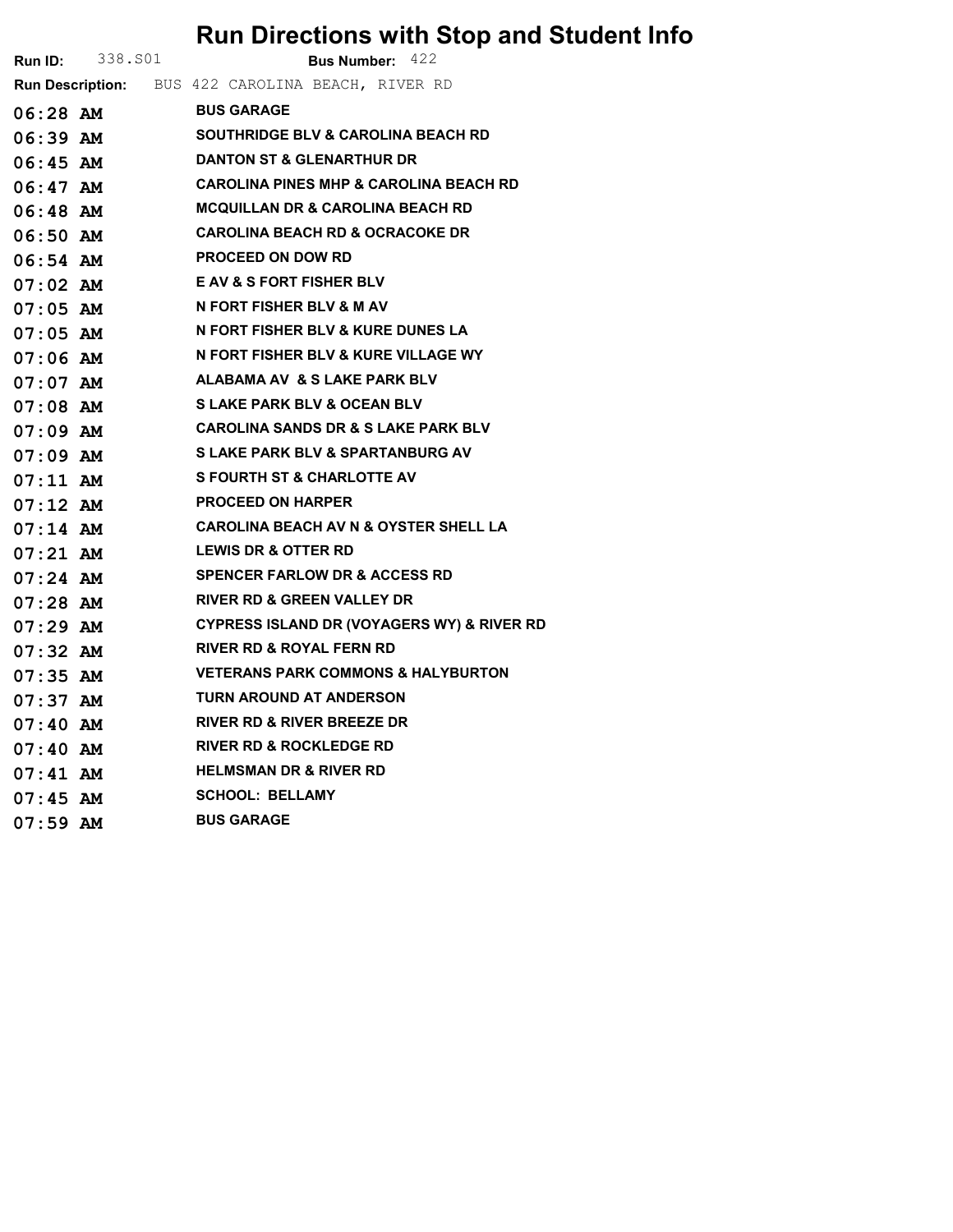|            | <b>Run ID:</b> 338.502                   | <b>Bus Number: 428</b>                                                    |  |  |  |  |  |  |  |  |
|------------|------------------------------------------|---------------------------------------------------------------------------|--|--|--|--|--|--|--|--|
|            |                                          | <b>Run Description:</b> BUS 428 CAROLINA BEACH RD, MYRTLE GROVE RD, PINER |  |  |  |  |  |  |  |  |
|            | $06:45$ AM                               | <b>BUS GARAGE</b>                                                         |  |  |  |  |  |  |  |  |
| 06:54 AM   |                                          | <b>TESLA PARK DR &amp; S COLLEGE RD</b>                                   |  |  |  |  |  |  |  |  |
| $06:54$ AM | <b>S COLLEGE RD &amp; PINE HOLLOW DR</b> |                                                                           |  |  |  |  |  |  |  |  |
| 06:57 AM   |                                          | <b>MOHICAN TRL &amp; CHEROKEE TRL</b>                                     |  |  |  |  |  |  |  |  |
| 06:59 AM   |                                          | <b>MASONBORO LOOP RD &amp; HIDDEN VALLEY RD</b>                           |  |  |  |  |  |  |  |  |
| $07:00$ AM |                                          | <b>MASONBORO LOOP RD &amp; BARTON OAKS DR</b>                             |  |  |  |  |  |  |  |  |
| $07:00$ AM |                                          | <b>GRISSOM RD &amp; GATLIN</b>                                            |  |  |  |  |  |  |  |  |
| 07:01 AM   |                                          | <b>PINER RD &amp; HORNDALE DR</b>                                         |  |  |  |  |  |  |  |  |
|            | $07:01$ AM                               | <b>PINER RD &amp; HIGHGROVE PL</b>                                        |  |  |  |  |  |  |  |  |
| $07:02$ AM |                                          | PINER RD & BENNETT VILLAGE PLACE                                          |  |  |  |  |  |  |  |  |
| $07:02$ AM |                                          | <b>PROCEED ON PINER ROAD</b>                                              |  |  |  |  |  |  |  |  |
| $07:04$ AM |                                          | <b>PINER RD &amp; BROWN PELICAN</b>                                       |  |  |  |  |  |  |  |  |
| 07:05 AM   |                                          | <b>MYRTLE GROVE RD &amp; MYRTLE GARDENS DR</b>                            |  |  |  |  |  |  |  |  |
| 07:06 AM   |                                          | <b>MYRTLE GROVE RD &amp; WINDY HILLS DR</b>                               |  |  |  |  |  |  |  |  |
| 07:13 AM   |                                          | <b>CLUBHOUSE DRIVEWAY &amp; LT CONGLETON RD</b>                           |  |  |  |  |  |  |  |  |
| $07:18$ AM |                                          | MYRTLE GROVE RD & MIDDLE OAKS DR                                          |  |  |  |  |  |  |  |  |
| 07:18 AM   |                                          | <b>6819 MYRTLE GROVE RD</b>                                               |  |  |  |  |  |  |  |  |
| $07:19$ AM |                                          | <b>MYRTLE GROVE RD &amp; MYRTLE LANDING PL</b>                            |  |  |  |  |  |  |  |  |
| $07:20$ AM |                                          | <b>MYRTLE GROVE RD &amp; SAND WINDS MHP</b>                               |  |  |  |  |  |  |  |  |
| $07:20$ AM |                                          | <b>MYRTLE GROVE RD &amp; SUMMER HIDEAWAY</b>                              |  |  |  |  |  |  |  |  |
| $07:23$ AM |                                          | THE CAPE BLV & SCHOONER PL                                                |  |  |  |  |  |  |  |  |
| 07:26 AM   |                                          | <b>PROCEED AROUND THE CIRCLE</b>                                          |  |  |  |  |  |  |  |  |
| $07:30$ AM |                                          | <b>PROCEED ON SEABREEZE</b>                                               |  |  |  |  |  |  |  |  |
| 07:32 AM   |                                          | CAROLINA BEACH RD & COBIA LA                                              |  |  |  |  |  |  |  |  |
| $07:34$ AM |                                          | <b>CAROLINA BEACH RD &amp; BOZEMAN</b>                                    |  |  |  |  |  |  |  |  |
| $07:34$ AM |                                          | <b>6841 CAROLINA BEACH RD</b>                                             |  |  |  |  |  |  |  |  |
| $07:35$ AM |                                          | <b>6653 CAROLINA BEACH RD</b>                                             |  |  |  |  |  |  |  |  |
| $07:36$ AM |                                          | <b>CAROLINA BEACH RD &amp; WELBORN RD</b>                                 |  |  |  |  |  |  |  |  |
| $07:37$ AM |                                          | <b>CAROLINA BEACH RD &amp; WINDS RIDGE DR</b>                             |  |  |  |  |  |  |  |  |
| $07:38$ AM |                                          | <b>CATHAY RD &amp; BURBANK RD</b>                                         |  |  |  |  |  |  |  |  |
| $07:39$ AM |                                          | <b>CATHAY RD &amp; ANGEL ISLAND RD</b>                                    |  |  |  |  |  |  |  |  |
| $07:40$ AM |                                          | <b>CATHAY RD &amp; LIPSCOMB DR</b>                                        |  |  |  |  |  |  |  |  |
| $07:45$ AM |                                          | <b>SCHOOL: BELLAMY</b>                                                    |  |  |  |  |  |  |  |  |
| $07:59$ AM |                                          | <b>BUS GARAGE</b>                                                         |  |  |  |  |  |  |  |  |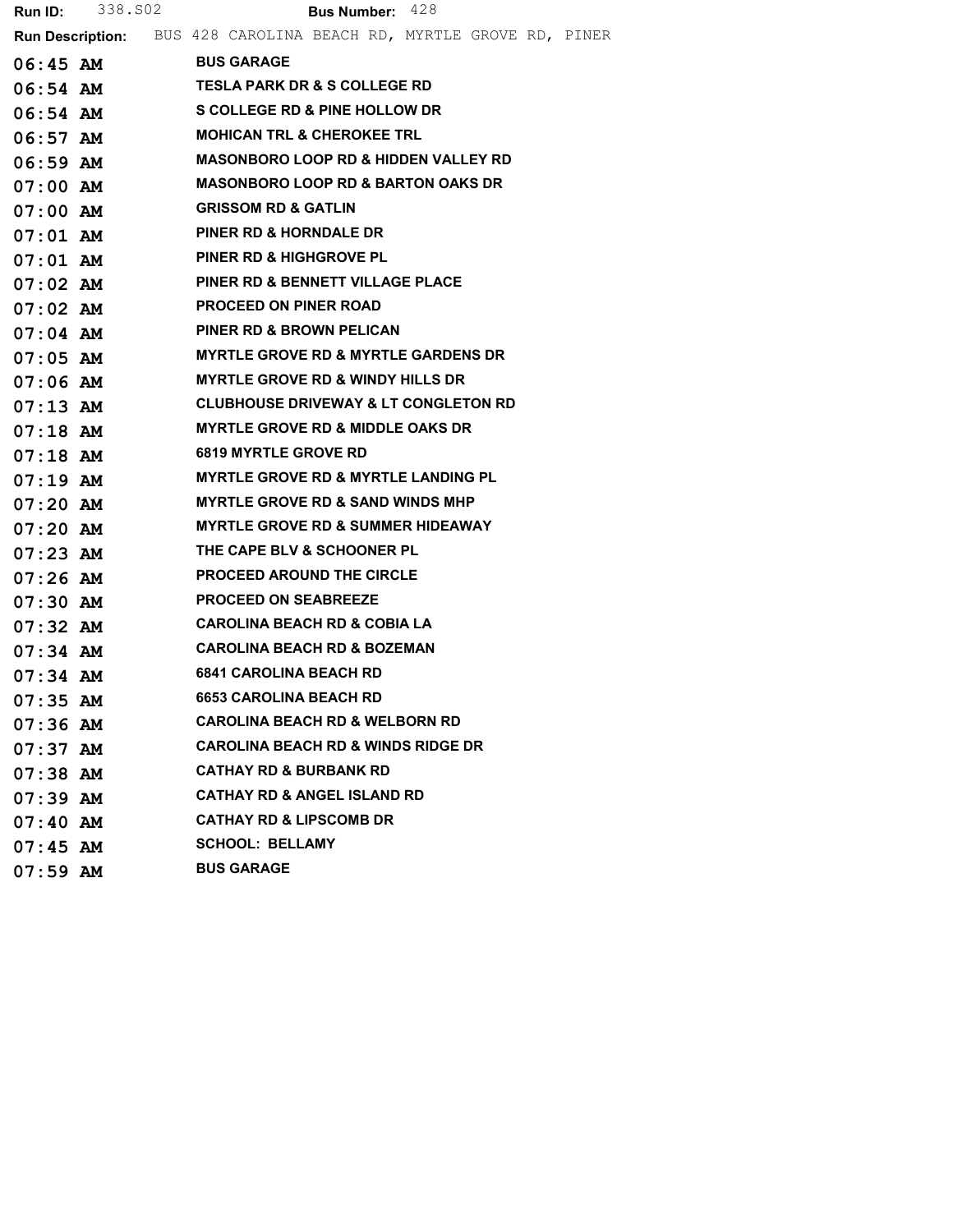|            | <b>Run ID:</b> 338.803 | Bus Number: 445                                             |  |  |  |  |  |  |
|------------|------------------------|-------------------------------------------------------------|--|--|--|--|--|--|
|            |                        | Run Description: BUS 445 SILVA TERRA, ROYAL PALMS, BREWSTER |  |  |  |  |  |  |
| 07:07 AM   |                        | <b>BUS GARAGE</b>                                           |  |  |  |  |  |  |
|            | $07:15$ AM             | <b>SOUTHBOUND RIVER RD &amp; OLD TOWNE ST</b>               |  |  |  |  |  |  |
|            | $07:15$ AM             | <b>SOUTHBOUND RIVER RD &amp; ENDURANCE TRL</b>              |  |  |  |  |  |  |
| 07:18 AM   |                        | <b>WILDERNESS RD &amp; STILLWELL RD</b>                     |  |  |  |  |  |  |
|            | $07:19$ AM             | YULAN DR & INDIAN TRL                                       |  |  |  |  |  |  |
|            | $07:21$ AM             | N LORRAINE DR & MUSEVALE DR                                 |  |  |  |  |  |  |
|            | $07:22$ AM             | SILVER LAKE RD & ILEX DR                                    |  |  |  |  |  |  |
|            | $07:23$ AM             | <b>ILEX DR &amp; HORN RD</b>                                |  |  |  |  |  |  |
|            | $07:24$ AM             | <b>PROCEED ON YULAN</b>                                     |  |  |  |  |  |  |
|            | $07:24$ AM             | SILVA TERRA DR & YULAN DR                                   |  |  |  |  |  |  |
|            | $07:25$ AM             | SILVA TERRA DR & ILEX DR                                    |  |  |  |  |  |  |
|            | $07:26$ AM             | <b>CAROLINA BEACH RD &amp; ADAMS LANDING DR</b>             |  |  |  |  |  |  |
| $07:26$ AM |                        | <b>CAROLINA BEACH RD &amp; HORN RD</b>                      |  |  |  |  |  |  |
|            | $07:27$ AM             | <b>CAROLINA BEACH RD &amp; ROYAL PALMS MHP</b>              |  |  |  |  |  |  |
| $07:29$ AM |                        | <b>ACCESS RD &amp; GROVE PARK</b>                           |  |  |  |  |  |  |
| $07:31$ AM |                        | <b>PROCEED ON BREWSTER PL</b>                               |  |  |  |  |  |  |
|            | $07:32$ AM             | <b>BROCEED ON BREWSTER</b>                                  |  |  |  |  |  |  |
| 07:32 AM   |                        | <b>MARQUETTE DR &amp; TISBURY LA</b>                        |  |  |  |  |  |  |
| $07:33$ AM |                        | <b>PROCEED ON TISBURY</b>                                   |  |  |  |  |  |  |
|            | $07:35$ AM             | NORMANDY DR & ANTOINETTE DR                                 |  |  |  |  |  |  |
| 07:35 AM   |                        | <b>201 ANTOINETTE DR</b>                                    |  |  |  |  |  |  |
| $07:37$ AM |                        | <b>CAROLINA BEACH RD &amp; WILLOUGHBY PARK CT</b>           |  |  |  |  |  |  |
| $07:37$ AM |                        | <b>CAROLINA BEACH RD &amp; SANDLAPPER WY</b>                |  |  |  |  |  |  |
| 07:38 AM   |                        | TURN AROUND AT SHADE TREE AND GATE POST                     |  |  |  |  |  |  |
| $07:45$ AM |                        | <b>SCHOOL: BELLAMY</b>                                      |  |  |  |  |  |  |
| $07:58$ AM |                        | <b>BUS GARAGE</b>                                           |  |  |  |  |  |  |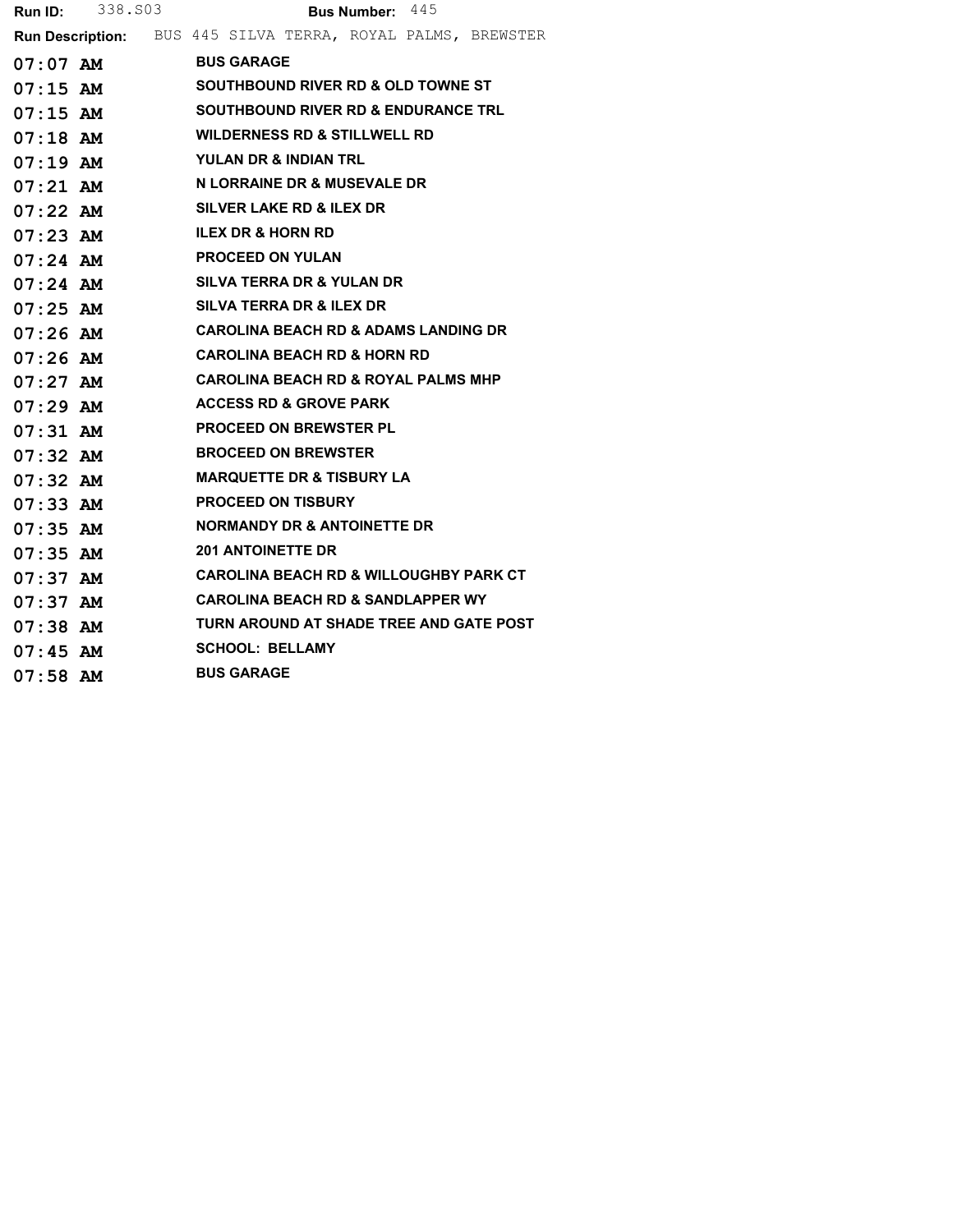|            | <b>Run ID:</b> 338.504 | Bus Number: 459                            |                                                              |  |  |  |  |
|------------|------------------------|--------------------------------------------|--------------------------------------------------------------|--|--|--|--|
|            |                        |                                            | Run Description: BUS 459 ST ANDREWS, PINE VALLEY, COLLEGE RD |  |  |  |  |
|            | 07:00 AM BUS GARAGE    |                                            |                                                              |  |  |  |  |
|            | $07:04$ AM             | <b>3925 CAROLINA BEACH RD</b>              |                                                              |  |  |  |  |
|            |                        |                                            | 07:09 AM INDEPENDENCE BLV & CROQUET DR                       |  |  |  |  |
|            |                        | 07:11 AM ROBERT E LEE DR & JOHNSTON DR     |                                                              |  |  |  |  |
|            | $07:12$ AM             | <b>ROBERT E LEE DR &amp; BURNEY ST</b>     |                                                              |  |  |  |  |
|            | $07:15$ AM             |                                            | <b>GEORGE ANDERSON DR &amp; CHIPPENHAM DR</b>                |  |  |  |  |
|            | $07:16$ AM             |                                            | <b>CHIPPENHAM DR &amp; STEEPLECHASE RD</b>                   |  |  |  |  |
|            |                        | 07:17 AM HEARTHSIDE DR & THE KEYS APTS     |                                                              |  |  |  |  |
|            |                        |                                            | 07:18 AM ST ANDREWS DR & WOODSTOCK DR                        |  |  |  |  |
|            |                        | 07:18 AM ST ANDREWS DR & BEXLEY DR         |                                                              |  |  |  |  |
|            |                        |                                            | 07:19 AM ST ANDREWS DR & CROSSWINDS APTS                     |  |  |  |  |
|            | $07:19$ AM             |                                            | ST ANDREWS DR & RESERVE AT ST. ANDREWS DR                    |  |  |  |  |
|            | $07:24$ AM             | <b>SPLIT RAIL DR &amp; TRUMPET VINE WY</b> |                                                              |  |  |  |  |
|            | $07:26$ AM             | <b>SHADE TREE LA &amp; SPLIT RAIL DR</b>   |                                                              |  |  |  |  |
|            |                        |                                            | 07:28 AM 1120 MATTEO DR(BEFORE THE MEDIAN)                   |  |  |  |  |
| 07:29 AM   |                        | <b>PINE HOLLOW DR &amp; TRAFFIC CIR</b>    |                                                              |  |  |  |  |
|            | $07:32$ AM             |                                            | JOHN D BARRY DR & NIGHTHAWK DR                               |  |  |  |  |
| $07:33$ AM |                        | <b>ROBERT E LEE DR &amp; BRAGG DR</b>      |                                                              |  |  |  |  |
|            | $07:35$ AM             |                                            | <b>S COLLEGE RD &amp; STAFFORDSHIRE DR</b>                   |  |  |  |  |
|            | $07:38$ AM             | <b>S COLLEGE RD &amp; GATEFIELD DR</b>     |                                                              |  |  |  |  |
| $07:39$ AM |                        |                                            | <b>S COLLEGE RD &amp; STILL MEADOW DR</b>                    |  |  |  |  |
|            | $07:39$ AM             | <b>PRIOR DR &amp; S COLLEGE RD</b>         |                                                              |  |  |  |  |
| $07:45$ AM |                        | <b>SCHOOL: BELLAMY</b>                     |                                                              |  |  |  |  |
| $07:58$ AM |                        | <b>BUS GARAGE</b>                          |                                                              |  |  |  |  |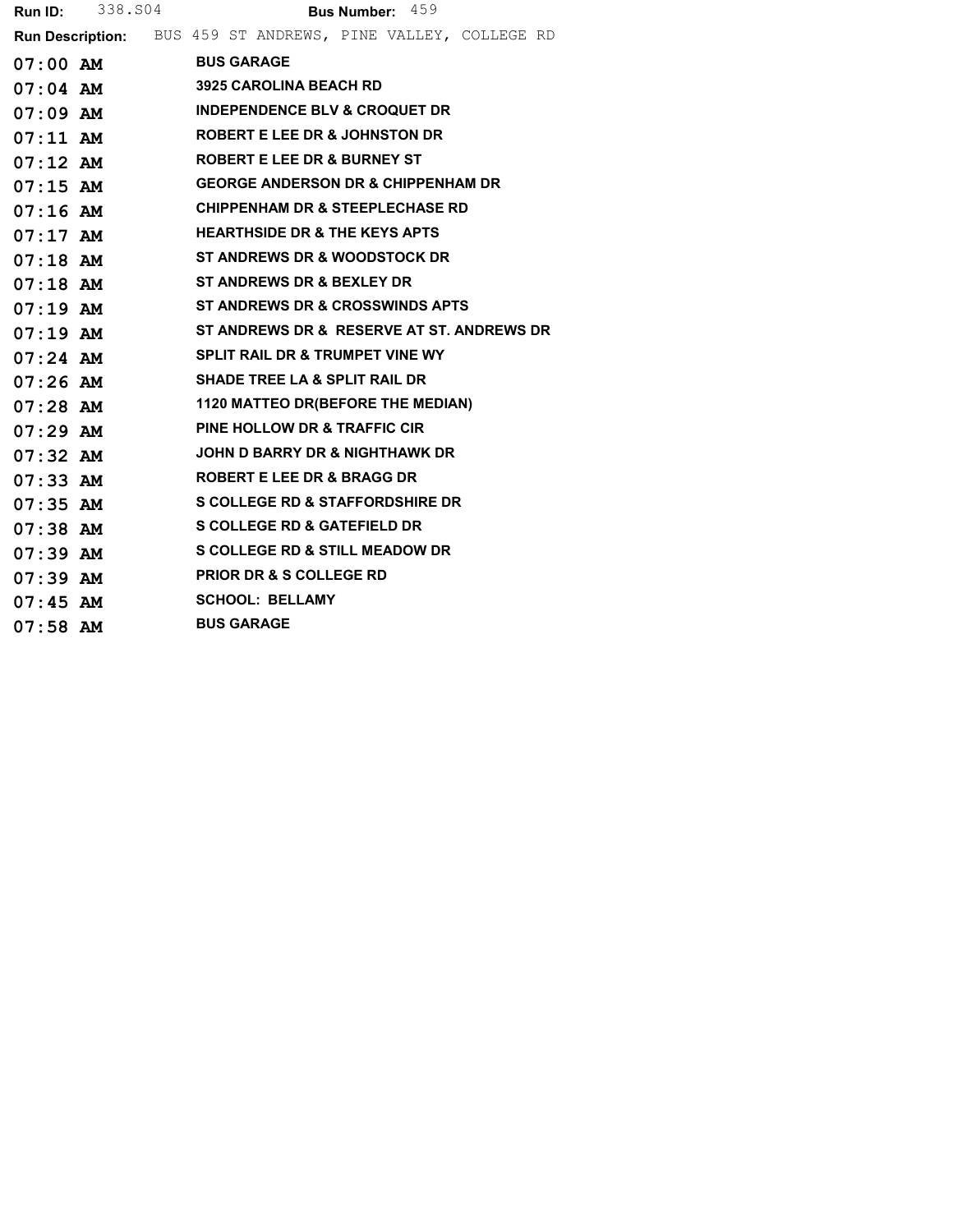| <b>Run ID:</b> | 338.S11 | <b>Bus Number: 422</b>                            |
|----------------|---------|---------------------------------------------------|
|                |         | Run Description: BUS 422 CAROLINA BEACH, RIVER RD |
| $02:47$ PM     |         | <b>Deadhead - BUS GARAGE</b>                      |
| 02:47 PM       |         | <b>102 BUS GARAGE DR</b>                          |
| 03:00 PM       |         | <b>SCHOOL: BELLAMY</b>                            |
| $03:03$ PM     |         | <b>SOUTHRIDGE BLV &amp; CAROLINA BEACH RD</b>     |
| $03:08$ PM     |         | <b>DANTON ST &amp; GLENARTHUR DR</b>              |
| 03:10 PM       |         | <b>CAROLINA PINES MHP &amp; CAROLINA BEACH RD</b> |
| 03:11 PM       |         | MCQUILLAN DR & CAROLINA BEACH RD                  |
| 03:13 PM       |         | <b>CAROLINA BEACH RD &amp; OCRACOKE DR</b>        |
| $03:17$ PM     |         | <b>262 S DOW RD</b>                               |
| $03:25$ PM     |         | <b>E AV &amp; S FORT FISHER BLV</b>               |
| $03:27$ PM     |         | N FORT FISHER BLV & M AV                          |
| 03:27 PM       |         | N FORT FISHER BLV & KURE DUNES LA                 |
| $03:28$ PM     |         | N FORT FISHER BLV & KURE VILLAGE WY               |
| $03:29$ PM     |         | <b>ALABAMA AV &amp; S LAKE PARK BLV</b>           |
| $03:30$ PM     |         | <b>S LAKE PARK BLV &amp; OCEAN BLV</b>            |
| $03:31$ PM     |         | <b>CAROLINA SANDS DR &amp; S LAKE PARK BLV</b>    |
| $03:31$ PM     |         | S LAKE PARK BLV & SPARTANBURG AV                  |
| $03:33$ PM     |         | <b>S FOURTH ST &amp; CHARLOTTE AV</b>             |
| $03:34$ PM     |         | <b>311 HARPER AV</b>                              |
| $03:36$ PM     |         | <b>CAROLINA BEACH AV N &amp; OYSTER SHELL LA</b>  |
| $03:43$ PM     |         | <b>LEWIS DR &amp; OTTER RD</b>                    |
| $03:46$ PM     |         | <b>SPENCER FARLOW DR &amp; ACCESS RD</b>          |
| $03:50$ PM     |         | <b>RIVER RD &amp; GREEN VALLEY DR</b>             |
| $03:51$ PM     |         | CYPRESS ISLAND DR (VOYAGERS WY) & RIVER RD        |
| $03:54$ PM     |         | RIVER RD & ROYAL FERN RD                          |
| $03:56$ PM     |         | <b>VETERANS PARK COMMONS &amp; HALYBURTON</b>     |
| $03:58$ PM     |         | <b>RIVER RD &amp; RIVER BREEZE DR</b>             |
| $03:58$ PM     |         | <b>RIVER RD &amp; ROCKLEDGE RD</b>                |
| 03:58 PM       |         | <b>HELMSMAN DR &amp; RIVER RD</b>                 |
| $04:13$ PM     |         | <b>102 BUS GARAGE DR</b>                          |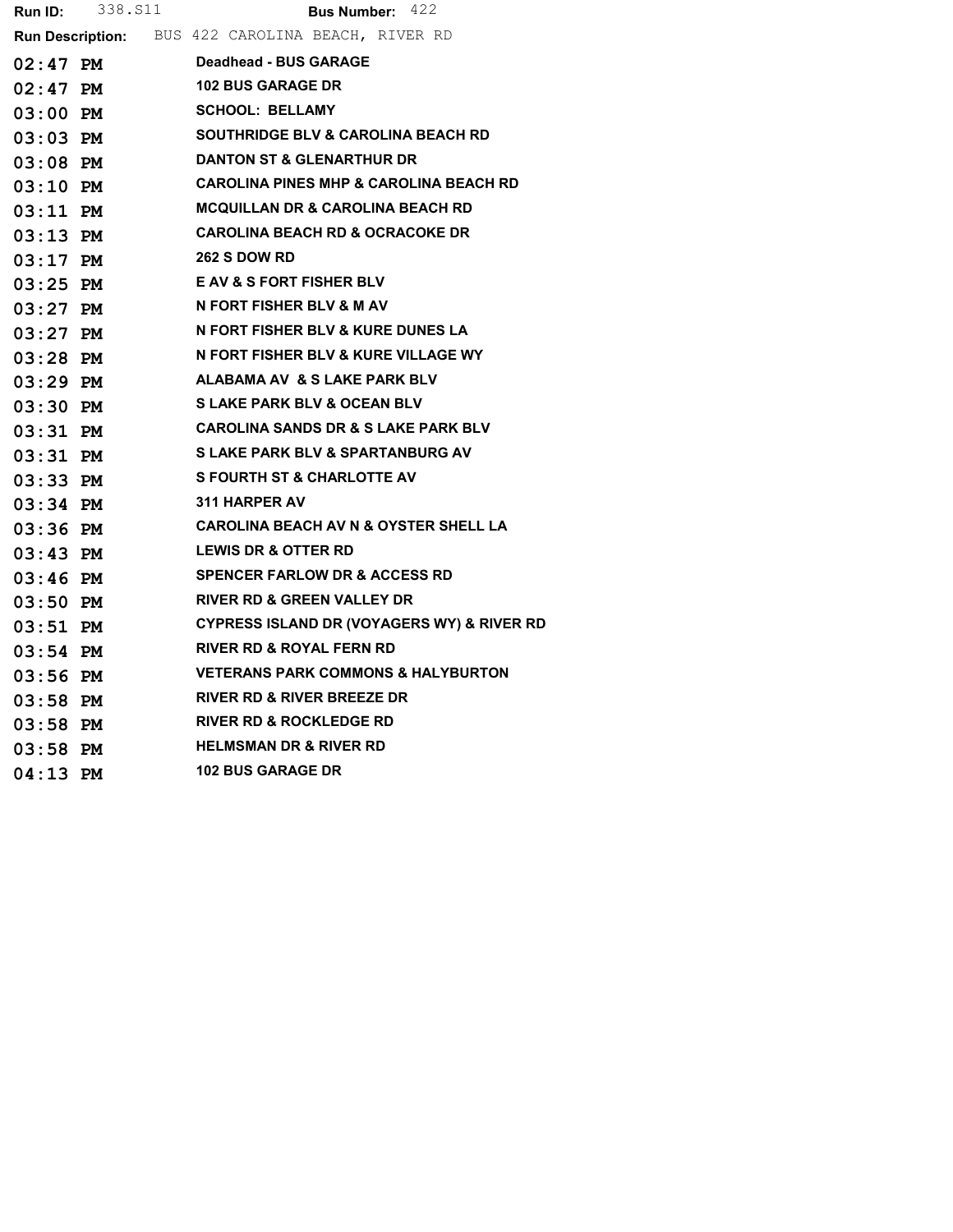| <b>Run ID:</b> | 338.S12 | <b>Bus Number: 428</b>                                                    |
|----------------|---------|---------------------------------------------------------------------------|
|                |         | <b>Run Description:</b> BUS 428 CAROLINA BEACH RD, MYRTLE GROVE RD, PINER |
| $02:47$ PM     |         | <b>Deadhead - BUS GARAGE</b>                                              |
| $02:47$ PM     |         | <b>102 BUS GARAGE DR</b>                                                  |
| $03:00$ PM     |         | <b>SCHOOL: BELLAMY</b>                                                    |
| $03:07$ PM     |         | <b>MOHICAN TRL &amp; CHEROKEE TRL</b>                                     |
| $03:09$ PM     |         | <b>MASONBORO LOOP RD &amp; HIDDEN VALLEY RD</b>                           |
| $03:10$ PM     |         | <b>MASONBORO LOOP RD &amp; BARTON OAKS DR</b>                             |
| $03:11$ PM     |         | <b>GRISSOM RD &amp; GATLIN</b>                                            |
| $03:11$ PM     |         | PINER RD & HORNDALE DR                                                    |
| $03:12$ PM     |         | <b>PINER RD &amp; HIGHGROVE PL</b>                                        |
| $03:14$ PM     |         | <b>PINER RD &amp; BENNETT VILLAGE PLACE</b>                               |
| $03:16$ PM     |         | <b>MYRTLE GROVE RD &amp; WINDY HILLS DR</b>                               |
| $03:17$ PM     |         | <b>MYRTLE GROVE RD &amp; MYRTLE GARDENS DR</b>                            |
| $03:23$ PM     |         | <b>CLUBHOUSE DRIVEWAY &amp; LT CONGLETON RD</b>                           |
| $03:28$ PM     |         | <b>MYRTLE GROVE RD &amp; MIDDLE OAKS DR</b>                               |
| $03:28$ PM     |         | <b>6819 MYRTLE GROVE RD</b>                                               |
| $03:29$ PM     |         | <b>MYRTLE GROVE RD &amp; MYRTLE LANDING PL</b>                            |
| $03:30$ PM     |         | <b>MYRTLE GROVE RD &amp; SAND WINDS MHP</b>                               |
| $03:30$ PM     |         | <b>MYRTLE GROVE RD &amp; SUMMER HIDEAWAY</b>                              |
| $03:33$ PM     |         | THE CAPE BLV & SCHOONER PL                                                |
| $03:36$ PM     |         | <b>701 THE CAPE BLV</b>                                                   |
| $03:40$ PM     |         | <b>PROCEED ON SEABREEZE</b>                                               |
| $03:40$ PM     |         | <b>CAROLINA BEACH RD &amp; COBIA LA</b>                                   |
| $03:42$ PM     |         | <b>CAROLINA BEACH RD &amp; BOZEMAN</b>                                    |
| $03:43$ PM     |         | <b>6841 CAROLINA BEACH RD</b>                                             |
| $03:44$ PM     |         | <b>6653 CAROLINA BEACH RD</b>                                             |
| $03:44$ PM     |         | <b>CAROLINA BEACH RD &amp; WELBORN RD</b>                                 |
| $03:45$ PM     |         | <b>CAROLINA BEACH RD &amp; WINDS RIDGE DR</b>                             |
| $03:46$ PM     |         | <b>CATHAY RD &amp; BURBANK RD</b>                                         |
| $03:47$ PM     |         | <b>CATHAY RD &amp; ANGEL ISLAND RD</b>                                    |
| $03:48$ PM     |         | <b>CATHAY RD &amp; LIPSCOMB DR</b>                                        |
| $04:03$ PM     |         | <b>BUS GARAGE</b>                                                         |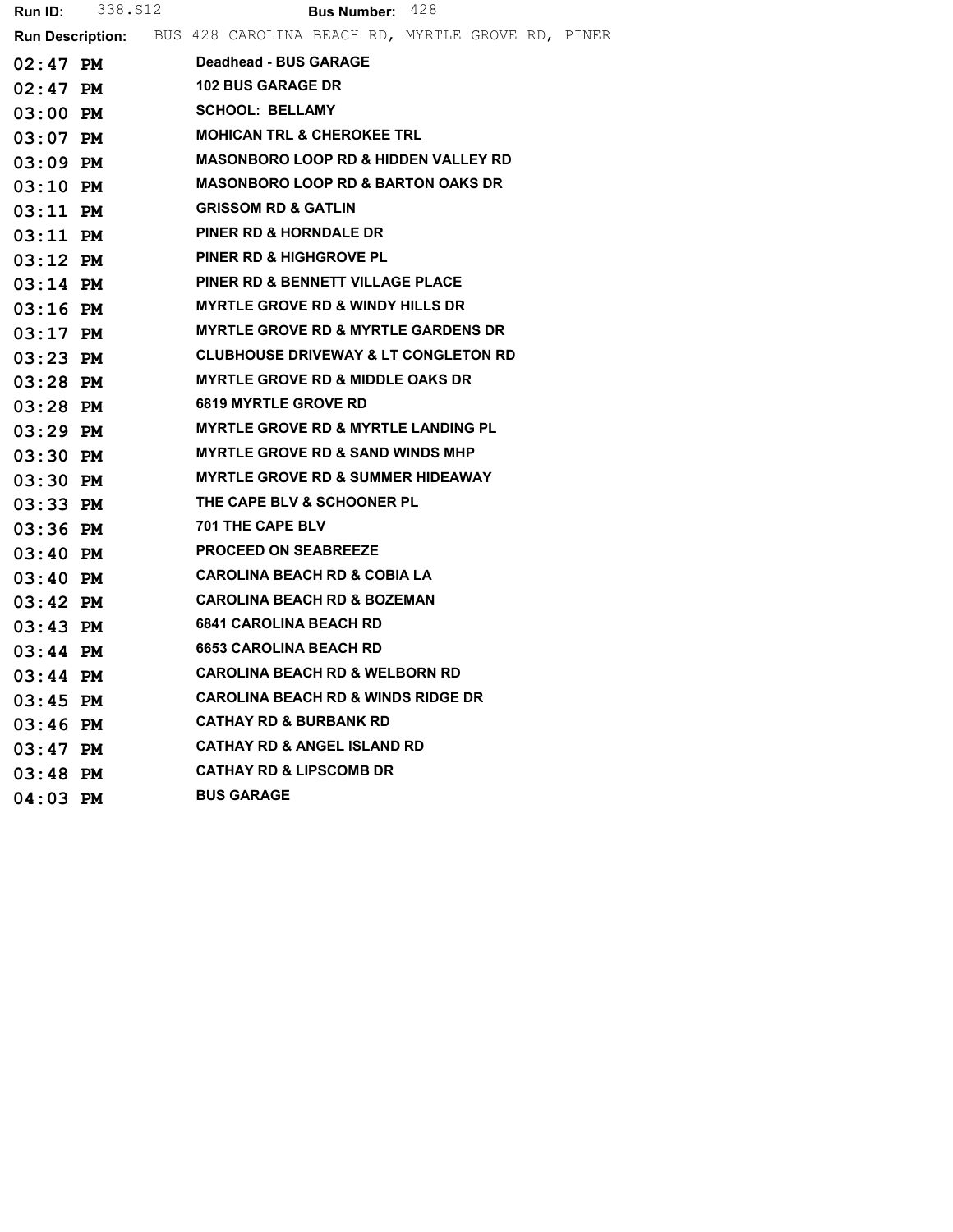|            | <b>Run ID:</b> 338. S13 | Bus Number: 445                                             |  |  |  |  |  |  |  |
|------------|-------------------------|-------------------------------------------------------------|--|--|--|--|--|--|--|
|            |                         | Run Description: BUS 445 SILVA TERRA, ROYAL PALMS, BREWSTER |  |  |  |  |  |  |  |
| 02:47 PM   |                         | <b>Deadhead - BUS GARAGE</b>                                |  |  |  |  |  |  |  |
| $02:47$ PM |                         | <b>102 BUS GARAGE DR</b>                                    |  |  |  |  |  |  |  |
| 03:00 PM   |                         | <b>SCHOOL: BELLAMY</b>                                      |  |  |  |  |  |  |  |
|            | $03:07$ PM              | <b>SOUTHBOUND RIVER RD &amp; OLD TOWNE ST</b>               |  |  |  |  |  |  |  |
| $03:07$ PM |                         | <b>SOUTHBOUND RIVER RD &amp; ENDURANCE TRL</b>              |  |  |  |  |  |  |  |
| $03:10$ PM |                         | <b>WILDERNESS RD &amp; STILLWELL RD</b>                     |  |  |  |  |  |  |  |
| $03:11$ PM |                         | YULAN DR & INDIAN TRL                                       |  |  |  |  |  |  |  |
| $03:14$ PM |                         | N LORRAINE DR & MUSEVALE DR                                 |  |  |  |  |  |  |  |
|            | $03:15$ PM              | SILVER LAKE RD & ILEX DR                                    |  |  |  |  |  |  |  |
|            | $03:15$ PM              | <b>ILEX DR &amp; HORN RD</b>                                |  |  |  |  |  |  |  |
| 03:16 PM   |                         | SILVA TERRA DR & YULAN DR                                   |  |  |  |  |  |  |  |
| $03:17$ PM |                         | SILVA TERRA DR & ILEX DR                                    |  |  |  |  |  |  |  |
| $03:18$ PM |                         | <b>CAROLINA BEACH RD &amp; ADAMS LANDING DR</b>             |  |  |  |  |  |  |  |
| $03:19$ PM |                         | <b>CAROLINA BEACH RD &amp; HORN RD</b>                      |  |  |  |  |  |  |  |
| $03:19$ PM |                         | <b>CAROLINA BEACH RD &amp; ROYAL PALMS MHP</b>              |  |  |  |  |  |  |  |
| 03:21 PM   |                         | <b>ACCESS RD &amp; GROVE PARK</b>                           |  |  |  |  |  |  |  |
| 03:23 PM   |                         | 871 BREWSTER LA                                             |  |  |  |  |  |  |  |
| $03:24$ PM |                         | <b>737 BREWSTER LA</b>                                      |  |  |  |  |  |  |  |
| 03:24 PM   |                         | MARQUETTE DR & TISBURY LA                                   |  |  |  |  |  |  |  |
| $03:25$ PM |                         | <b>739 TISBURY LA</b>                                       |  |  |  |  |  |  |  |
| $03:27$ PM |                         | NORMANDY DR & ANTOINETTE DR                                 |  |  |  |  |  |  |  |
| $03:27$ PM |                         | <b>201 ANTOINETTE DR</b>                                    |  |  |  |  |  |  |  |
| 03:29 PM   |                         | <b>CAROLINA BEACH RD &amp; WILLOUGHBY PARK CT</b>           |  |  |  |  |  |  |  |
| $03:29$ PM |                         | <b>CAROLINA BEACH RD &amp; SANDLAPPER WY</b>                |  |  |  |  |  |  |  |
| 03:30 PM   |                         | <b>SHADE TREE LA &amp; SPLIT RAIL DR</b>                    |  |  |  |  |  |  |  |
| $03:32$ PM |                         | SPLIT RAIL DR & TRUMPET VINE WY                             |  |  |  |  |  |  |  |
| $03:33$ PM |                         | <b>PROCEED ON WHITEWELD</b>                                 |  |  |  |  |  |  |  |
| 03:35 PM   |                         | <b>PROCEED ON SPLIT RAIL</b>                                |  |  |  |  |  |  |  |
| $03:45$ PM |                         | <b>BUS GARAGE</b>                                           |  |  |  |  |  |  |  |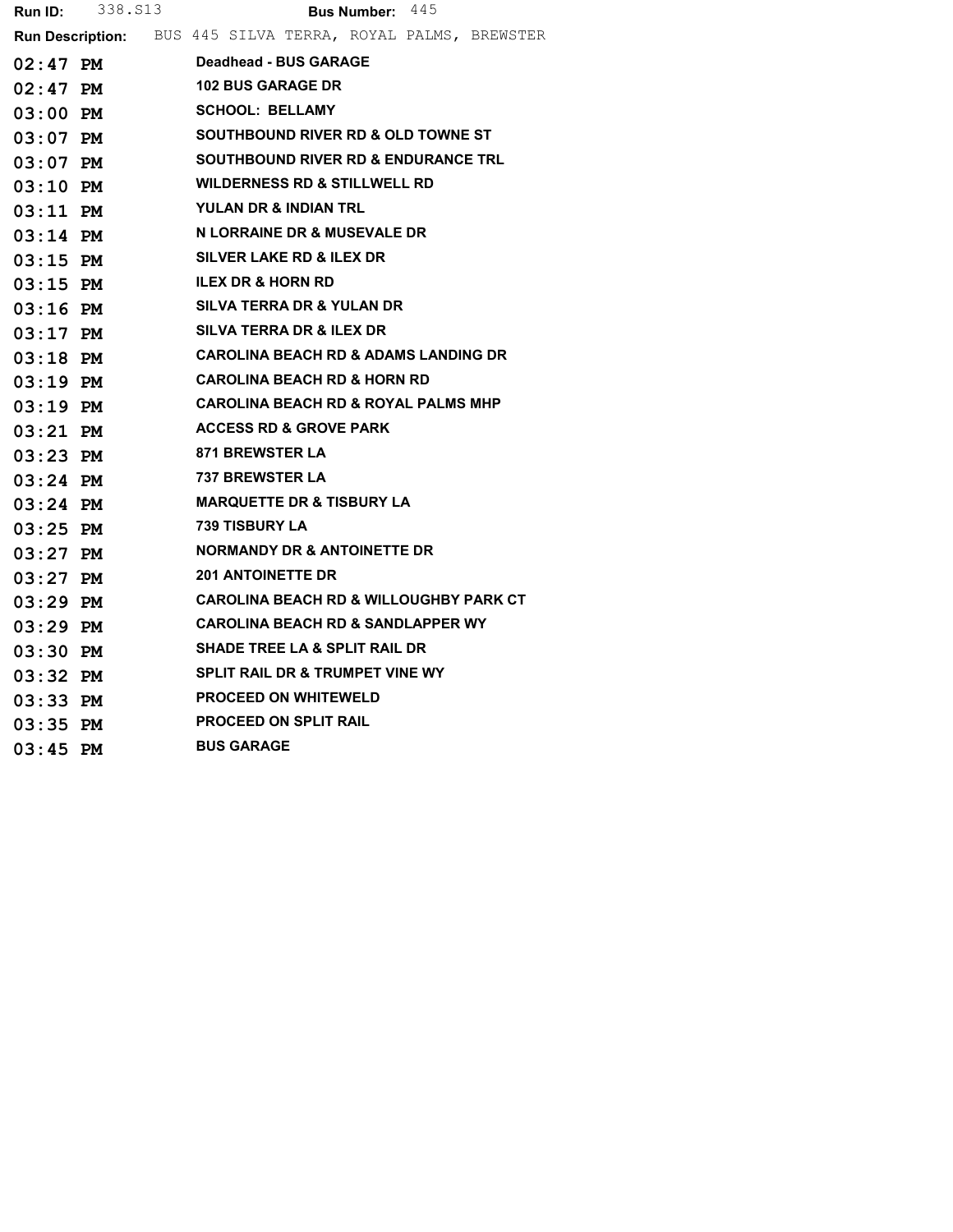| Run ID:    | 338.S14 | Bus Number: 459                                              |
|------------|---------|--------------------------------------------------------------|
|            |         | Run Description: BUS 459 ST ANDREWS, PINE VALLEY, COLLEGE RD |
| $02:47$ PM |         | Deadhead - BUS GARAGE                                        |
| $02:47$ PM |         | <b>102 BUS GARAGE DR</b>                                     |
| $03:00$ PM |         | <b>SCHOOL: BELLAMY</b>                                       |
| $03:07$ PM |         | <b>1120 MATTEO DR(BEFORE THE MEDIAN)</b>                     |
| $03:07$ PM |         | <b>PINE HOLLOW DR &amp; TRAFFIC CIR</b>                      |
| $03:09$ PM |         | ST ANDREWS DR &  RESERVE AT ST. ANDREWS DR                   |
| $03:09$ PM |         | <b>ST ANDREWS DR &amp; CROSSWINDS APTS</b>                   |
| $03:10$ PM |         | <b>ST ANDREWS DR &amp; BEXLEY DR</b>                         |
| $03:10$ PM |         | <b>ST ANDREWS DR &amp; WOODSTOCK DR</b>                      |
| $03:11$ PM |         | <b>HEARTHSIDE DR &amp; THE KEYS APTS</b>                     |
| $03:12$ PM |         | <b>CHIPPENHAM DR &amp; STEEPLECHASE RD</b>                   |
| $03:13$ PM |         | <b>CHIPPENHAM DR &amp; GEORGE ANDERSON DR (300</b>           |
| $03:15$ PM |         | <b>3925 CAROLINA BEACH RD</b>                                |
| $03:18$ PM |         | <b>INDEPENDENCE BLV &amp; CROQUET DR</b>                     |
| $03:20$ PM |         | <b>ROBERT E LEE DR &amp; JOHNSTON DR</b>                     |
| $03:21$ PM |         | <b>ROBERT E LEE DR &amp; BURNEY ST</b>                       |
| $03:25$ PM |         | <b>JOHN D BARRY DR &amp; NIGHTHAWK DR</b>                    |
| $03:26$ PM |         | <b>ROBERT E LEE DR &amp; BRAGG DR</b>                        |
| $03:28$ PM |         | <b>S COLLEGE RD &amp; STAFFORDSHIRE DR</b>                   |
| $03:31$ PM |         | <b>S COLLEGE RD &amp; GATEFIELD DR</b>                       |
| $03:31$ PM |         | <b>TESLA PARK DR &amp; S COLLEGE RD</b>                      |
| $03:31$ PM |         | <b>S COLLEGE RD &amp; PINE HOLLOW DR</b>                     |
| $03:32$ PM |         | <b>S COLLEGE RD &amp; STILL MEADOW DR</b>                    |
| $03:32$ PM |         | <b>PRIOR DR &amp; S COLLEGE RD</b>                           |
| $03:42$ PM |         | <b>BUS GARAGE</b>                                            |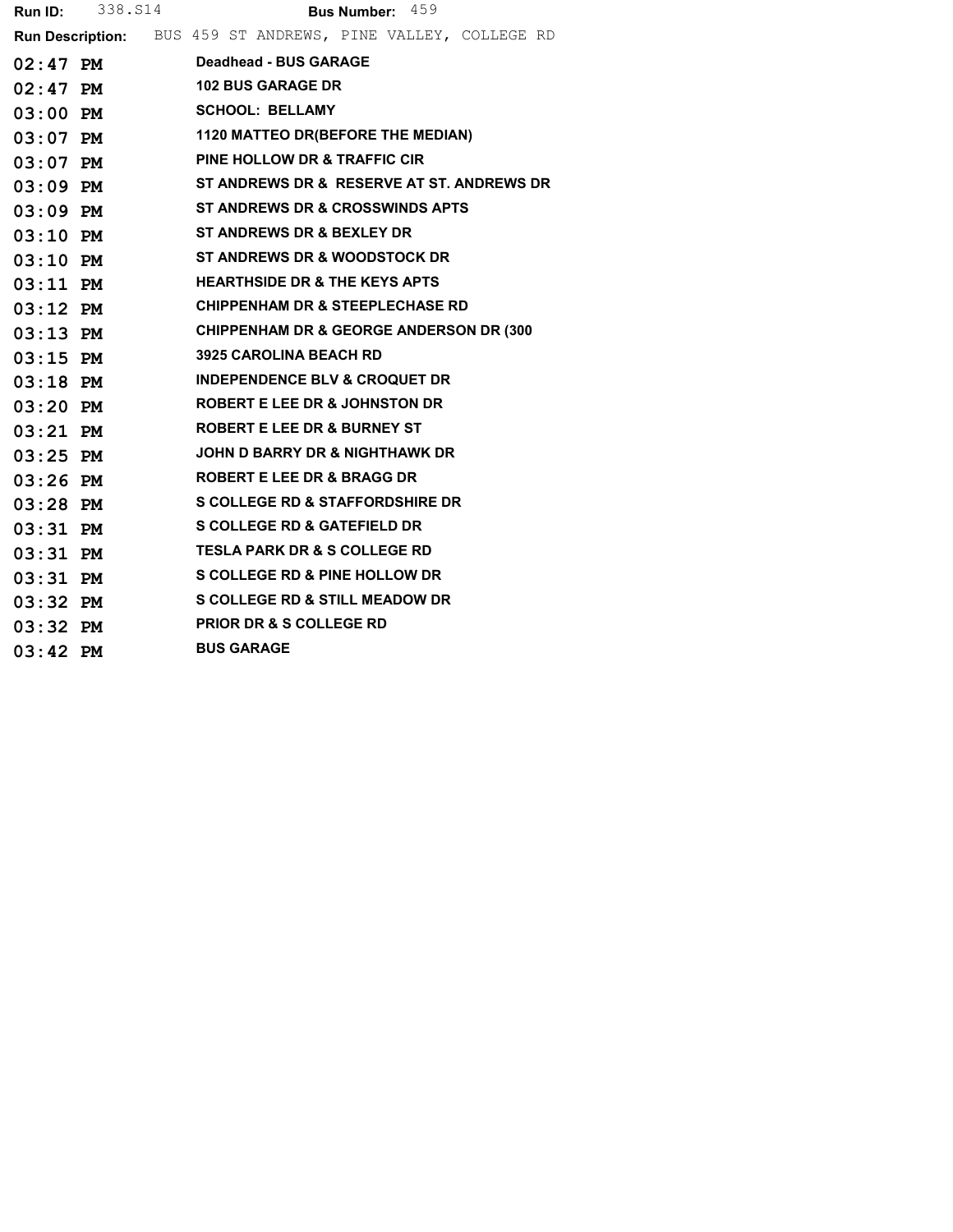|                                               | <b>Run ID:</b> 338.580 |  |                   |                                             | Bus Number: 447 |                                              |
|-----------------------------------------------|------------------------|--|-------------------|---------------------------------------------|-----------------|----------------------------------------------|
| <b>Run Description:</b> BUS 447 EC BELLAMY AM |                        |  |                   |                                             |                 |                                              |
| $07:03$ AM                                    |                        |  | <b>BUS GARAGE</b> |                                             |                 |                                              |
| $07:11$ AM                                    |                        |  |                   | <b>TURNAROUND IN WALMART</b>                |                 |                                              |
| $07:12$ AM                                    |                        |  |                   |                                             |                 | <b>SANDLAPPER WY &amp; CAROLINA BEACH RD</b> |
| $07:15$ AM                                    |                        |  |                   | <b>PROCEED ON LORRAINE CR</b>               |                 |                                              |
| $07:18$ AM                                    |                        |  |                   | <b>438 HANNA DR</b>                         |                 |                                              |
| $07:22$ AM                                    |                        |  |                   | <b>PINER RD &amp; HIGHGROVE PL</b>          |                 |                                              |
| $07:26$ AM                                    |                        |  |                   | <b>MIDDLE OAKS DR &amp; MYRTLE GROVE RD</b> |                 |                                              |
| $07:29$ AM                                    |                        |  |                   | <b>PROCEED ON CATHAY RD</b>                 |                 |                                              |
| $07:34$ AM                                    |                        |  |                   | <b>638 LAVEEN WY</b>                        |                 |                                              |
| $07:37$ AM                                    |                        |  |                   | <b>WINDGATE DR &amp; ANGEL ISLAND RD</b>    |                 |                                              |
| $07:39$ AM                                    |                        |  |                   | <b>106 POINT REYES DR</b>                   |                 |                                              |
| $07:45$ AM                                    |                        |  |                   | <b>USE PASSENGER LIGHTS</b>                 |                 |                                              |
| $07:45$ AM                                    |                        |  |                   | <b>SCHOOL: BELLAMY</b>                      |                 |                                              |
| $07:59$ AM                                    |                        |  |                   | <b>102 BUS GARAGE DR</b>                    |                 |                                              |